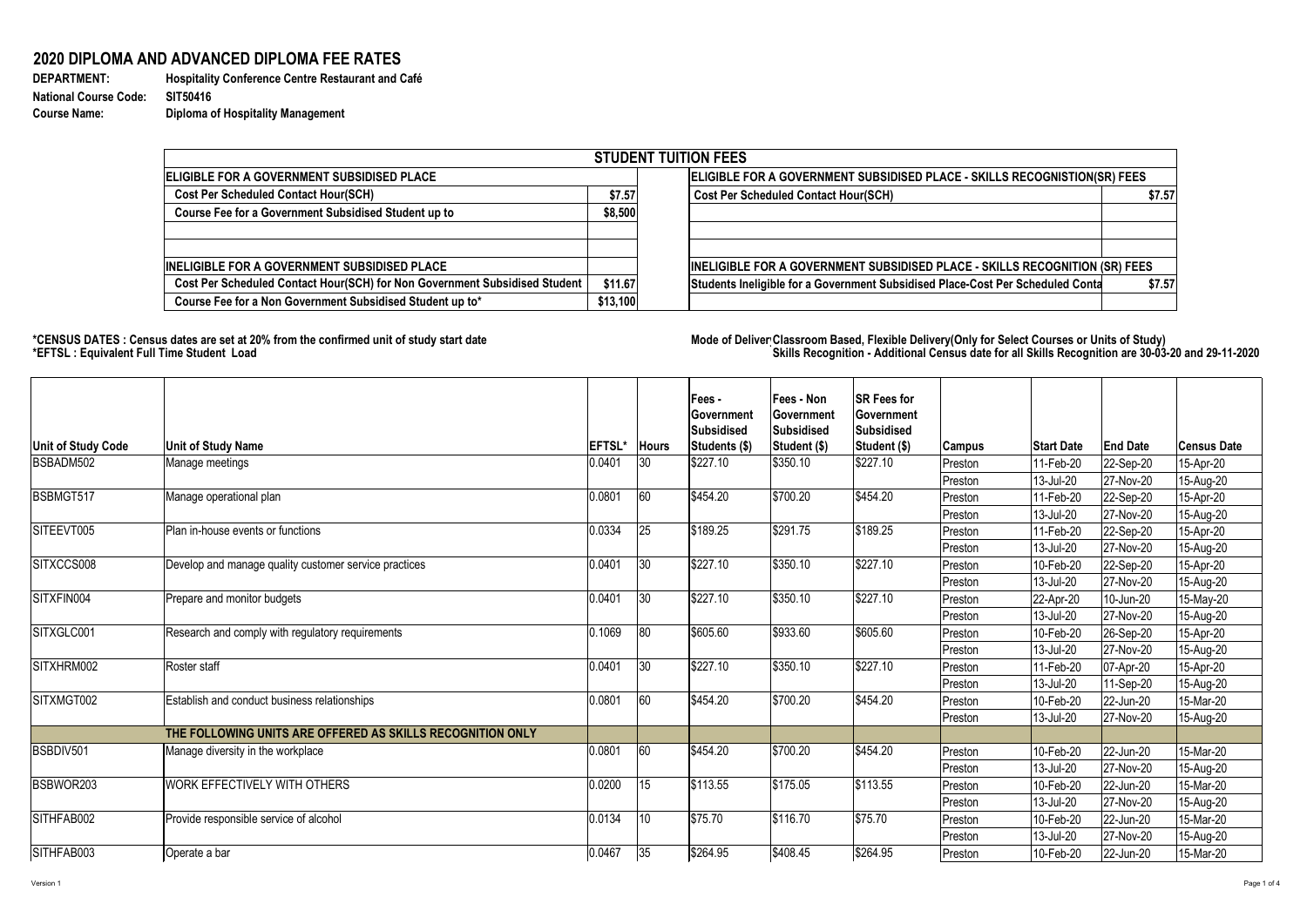| <b>Unit of Study Code</b> | <b>Unit of Study Name</b>                              | <b>EFTSL*</b> | <b>Hours</b>  | <b>Fees-</b><br><b>Government</b><br>Subsidised<br>Students (\$) | <b>Fees - Non</b><br>Government<br>Subsidised<br>Student (\$) | <b>ISR Fees for</b><br><b>Government</b><br><b>Subsidised</b><br><b>Student (\$)</b> | Campus  | <b>Start Date</b> | <b>End Date</b> | <b>Census Date</b> |
|---------------------------|--------------------------------------------------------|---------------|---------------|------------------------------------------------------------------|---------------------------------------------------------------|--------------------------------------------------------------------------------------|---------|-------------------|-----------------|--------------------|
|                           |                                                        |               |               |                                                                  |                                                               |                                                                                      | Preston | 13-Jul-20         | 27-Nov-20       | 15-Aug-20          |
| SITHFAB004                | Prepare and serve non-alcoholic beverages              | 0.0267        | 20            | \$151.40                                                         | \$233.40                                                      | \$151.40                                                                             | Preston | 10-Feb-20         | 22-Jun-20       | 15-Mar-20          |
|                           |                                                        |               |               |                                                                  |                                                               |                                                                                      | Preston | 13-Jul-20         | 27-Nov-20       | 15-Aug-20          |
| SITHFAB005                | Prepare and serve espresso coffee                      | 0.0401        | 30            | \$227.10                                                         | \$350.10                                                      | \$227.10                                                                             | Preston | 10-Feb-20         | 22-Jun-20       | 15-Mar-20          |
|                           |                                                        |               |               |                                                                  |                                                               |                                                                                      | Preston | 13-Jul-20         | 27-Nov-20       | 15-Aug-20          |
| SITHFAB007                | Serve food and beverage                                | 0.1069        | 80            | \$605.60                                                         | \$933.60                                                      | \$605.60                                                                             | Preston | 10-Feb-20         | 22-Jun-20       | 15-Mar-20          |
|                           |                                                        |               |               |                                                                  |                                                               |                                                                                      | Preston | 13-Jul-20         | 27-Nov-20       | 15-Aug-20          |
| SITHFAB008                | Operate and monitor cellar systems                     | 0.0534        | 40            | \$302.80                                                         | \$466.80                                                      | \$302.80                                                                             | Preston | 10-Feb-20         | 22-Jun-20       | 15-Mar-20          |
|                           |                                                        |               |               |                                                                  |                                                               |                                                                                      | Preston | 13-Jul-20         | 27-Nov-20       | 15-Aug-20          |
| SITHFAB009                | Conduct a product tasting for alcoholic beverages      | 0.0134        |               | \$75.70                                                          | \$116.70                                                      | \$75.70                                                                              | Preston | 10-Feb-20         | 22-Jun-20       | 15-Mar-20          |
|                           |                                                        |               |               |                                                                  |                                                               |                                                                                      | Preston | 13-Jul-20         | 27-Nov-20       | 15-Aug-20          |
| SITHFAB010                | Prepare and serve cocktails                            | 0.0267        | 20            | \$151.40                                                         | \$233.40                                                      | \$151.40                                                                             | Preston | 10-Feb-20         | 22-Jun-20       | 15-Mar-20          |
|                           |                                                        |               |               |                                                                  |                                                               |                                                                                      | Preston | 13-Jul-20         | 27-Nov-20       | 15-Aug-20          |
| SITHFAB011                | Provide advice on beers, spirits and liqueurs          | 0.0534        | 40            | \$302.80                                                         | \$466.80                                                      | \$302.80                                                                             | Preston | 10-Feb-20         | 22-Jun-20       | 15-Mar-20          |
|                           |                                                        |               |               |                                                                  |                                                               |                                                                                      | Preston | 13-Jul-20         | 27-Nov-20       | 15-Aug-20          |
| SITHFAB012                | Provide advice on Australian wines                     | 0.0534        | 40            | \$302.80                                                         | \$466.80                                                      | \$302.80                                                                             | Preston | 10-Feb-20         | 22-Jun-20       | 15-Mar-20          |
|                           |                                                        |               |               |                                                                  |                                                               |                                                                                      | Preston | 13-Jul-20         | 27-Nov-20       | 15-Aug-20          |
| SITHFAB013                | Provide advice on imported wines                       | 0.0534        | 40            | \$302.80                                                         | \$466.80                                                      | \$302.80                                                                             | Preston | 10-Feb-20         | 22-Jun-20       | 15-Mar-20          |
|                           |                                                        |               |               |                                                                  |                                                               |                                                                                      | Preston | 13-Jul-20         | 27-Nov-20       | 15-Aug-20          |
| SITHFAB014                | Provide table service of food and beverage             | 0.1469        | $ 110\rangle$ | \$832.70                                                         | \$1,283.70                                                    | \$832.70                                                                             | Preston | 10-Feb-20         | 22-Jun-20       | 15-Mar-20          |
|                           |                                                        |               |               |                                                                  |                                                               |                                                                                      | Preston | 13-Jul-20         | 27-Nov-20       | 15-Aug-20          |
| SITHFAB015                | Provide silver service                                 | 0.0267        | 20            | \$151.40                                                         | \$233.40                                                      | \$151.40                                                                             | Preston | 10-Feb-20         | 22-Jun-20       | 15-Mar-20          |
|                           |                                                        |               |               |                                                                  |                                                               |                                                                                      | Preston | 13-Jul-20         | 27-Nov-20       | 15-Aug-20          |
| SITHFAB016                | Provide advice on food                                 | 0.0534        | 40            | \$302.80                                                         | \$466.80                                                      | \$302.80                                                                             | Preston | 10-Feb-20         | 22-Jun-20       | 15-Mar-20          |
|                           |                                                        |               |               |                                                                  |                                                               |                                                                                      | Preston | 13-Jul-20         | 27-Nov-20       | 15-Aug-20          |
| SITHFAB017                | Provide advice on food and beverage matching           | 0.0668        | 50            | \$378.50                                                         | \$583.50                                                      | \$378.50                                                                             | Preston | 10-Feb-20         | 22-Jun-20       | 15-Mar-20          |
|                           |                                                        |               |               |                                                                  |                                                               |                                                                                      | Preston | 13-Jul-20         | 27-Nov-20       | 15-Aug-20          |
| SITHFAB018                | Provide gueridon service                               | 0.0401        | 30            | \$227.10                                                         | \$350.10                                                      | \$227.10                                                                             | Preston | 10-Feb-20         | 22-Jun-20       | 15-Mar-20          |
|                           |                                                        |               |               |                                                                  |                                                               |                                                                                      | Preston | 13-Jul-20         | 27-Nov-20       | 15-Aug-20          |
| SITHFAB020                | Manage the sale or service of wine                     | 0.1069        | 80            | \$605.60                                                         | \$933.60                                                      | \$605.60                                                                             | Preston | 10-Feb-20         | 22-Jun-20       | 15-Mar-20          |
|                           |                                                        |               |               |                                                                  |                                                               |                                                                                      | Preston | 13-Jul-20         | 27-Nov-20       | 15-Aug-20          |
| SITHGAM006                | Deal Baccarat games                                    | 0.1603        | 120           | \$908.40                                                         | \$1,400.40                                                    | \$908.40                                                                             | Preston | 10-Feb-20         | 22-Jun-20       | 15-Mar-20          |
|                           |                                                        |               |               |                                                                  |                                                               |                                                                                      | Preston | 13-Jul-20         | 27-Nov-20       | 15-Aug-20          |
| SITHIND001                | Use hygienic practice for hospitality service          | 0.0134        | 10            | \$75.70                                                          | \$116.70                                                      | \$75.70                                                                              | Preston | 10-Feb-20         | 22-Jun-20       | 15-Mar-20          |
|                           |                                                        |               |               |                                                                  |                                                               |                                                                                      | Preston | 13-Jul-20         | 27-Nov-20       | 15-Aug-20          |
| SITHIND002                | Source and use information on the hospitality industry | 0.0334        | 25            | \$189.25                                                         | \$291.75                                                      | \$189.25                                                                             | Preston | 10-Feb-20         | $ 22$ -Jun-20   | 15-Mar-20          |
|                           |                                                        |               |               |                                                                  |                                                               |                                                                                      | Preston | 13-Jul-20         | 27-Nov-20       | 15-Aug-20          |
| SITHIND004                | Work effectively in hospitality service                | 0.0013        |               | \$7.57                                                           | \$11.67                                                       | \$7.57                                                                               | Preston | 10-Feb-20         | 22-Jun-20       | 15-Mar-20          |
|                           |                                                        |               |               |                                                                  |                                                               |                                                                                      | Preston | 13-Jul-20         | 27-Nov-20       | 15-Aug-20          |
| SITHKOP003                | Plan and display buffets                               | 0.0401        | 30            | \$227.10                                                         | \$350.10                                                      | \$227.10                                                                             | Preston | 10-Feb-20         | 22-Jun-20       | 15-Mar-20          |
|                           |                                                        |               |               |                                                                  |                                                               |                                                                                      | Preston | 13-Jul-20         | $ 27-Nov-20 $   | 15-Aug-20          |
| SITHKOP004                | Develop menus for special dietary requirements         | 0.0200        |               | $\frac{1}{1}$ \$113.55                                           | \$175.05                                                      | \$113.55                                                                             | Preston | 10-Feb-20         | $ 22$ -Jun-20   | 15-Mar-20          |
|                           |                                                        |               |               |                                                                  |                                                               |                                                                                      | Preston | 13-Jul-20         | 27-Nov-20       | 15-Aug-20          |
| SITHKOP006                | Plan catering for events or functions                  | 0.0534        | 40            | \$302.80                                                         | \$466.80                                                      | \$302.80                                                                             | Preston | 10-Feb-20         | $ 22$ -Jun-20   | $15$ -Mar-20       |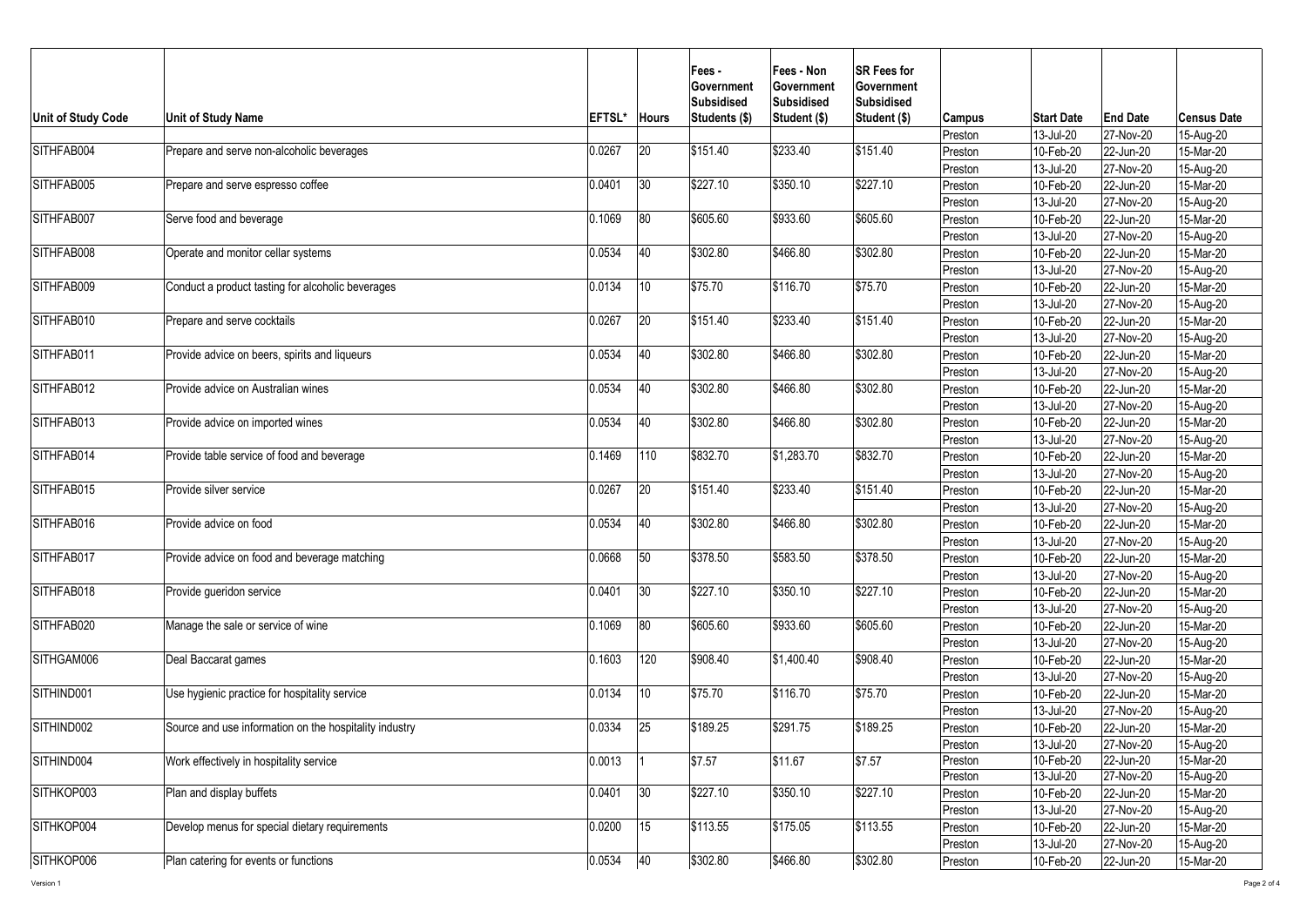| <b>Unit of Study Code</b> | <b>Unit of Study Name</b>                   | <b>EFTSL*</b> | <b>Hours</b> | <b>Fees-</b><br><b>Government</b><br> Subsidised<br>Students (\$) | <b>Fees - Non</b><br><b>Government</b><br>Subsidised<br>Student (\$) | <b>ISR Fees for</b><br><b>Government</b><br><b>Subsidised</b><br>Student (\$) | Campus             | <b>Start Date</b>      | <b>End Date</b>            | <b>Census Date</b>     |
|---------------------------|---------------------------------------------|---------------|--------------|-------------------------------------------------------------------|----------------------------------------------------------------------|-------------------------------------------------------------------------------|--------------------|------------------------|----------------------------|------------------------|
|                           |                                             |               |              |                                                                   |                                                                      |                                                                               | Preston            | 13-Jul-20              | 27-Nov-20                  | 15-Aug-20              |
| SITTTSL002                | Access and interpret product information    | 0.0868        | 65           | \$492.05                                                          | \$758.55                                                             | \$492.05                                                                      | Preston            | 10-Feb-20              | $ 22$ -Jun-20              | 15-Mar-20              |
|                           |                                             |               |              |                                                                   |                                                                      |                                                                               | Preston            | 13-Jul-20              | 27-Nov-20                  | 15-Aug-20              |
| SITTTSL005                | Sell tourism products and services          | 0.0467        | 35           | \$264.95                                                          | \$408.45                                                             | \$264.95                                                                      | Preston            | 10-Feb-20              | $ 22$ -Jun-20              | 15-Mar-20              |
|                           |                                             |               |              |                                                                   |                                                                      |                                                                               | Preston            | 13-Jul-20              | 27-Nov-20                  | 15-Aug-20              |
| SITTTSL006                | Prepare quotations                          | 0.0401        | 30           | \$227.10                                                          | \$350.10                                                             | \$227.10                                                                      | Preston            | 10-Feb-20              | $ 22$ -Jun-20              | 15-Mar-20              |
|                           |                                             |               |              |                                                                   |                                                                      |                                                                               | Preston            | 13-Jul-20              | $ 27-Nov-20 $              | 15-Aug-20              |
| SITTTSL007                | <b>Process reservations</b>                 | 0.0401        | 30           | \$227.10                                                          | \$350.10                                                             | \$227.10                                                                      | Preston            | 10-Feb-20              | $ 22$ -Jun-20              | 15-Mar-20              |
|                           |                                             |               |              |                                                                   |                                                                      |                                                                               | Preston            | 13-Jul-20              | 27-Nov-20                  | 15-Aug-20              |
| SITTTSL009                | Process travel-related documentation        | 0.0347        | 26           | \$196.82                                                          | \$303.42                                                             | \$196.82                                                                      | Preston            | 10-Feb-20              | 22-Jun-20                  | 15-Mar-20              |
|                           |                                             |               |              |                                                                   |                                                                      |                                                                               | Preston            | 13-Jul-20              | $ 27-Nov-20 $              | 15-Aug-20              |
| SITXCCS006                | Provide service to customers                | 0.0334        | 25           | \$189.25                                                          | \$291.75                                                             | \$189.25                                                                      |                    | 10-Feb-20              | 22-Jun-20                  | 15-Mar-20              |
|                           |                                             |               |              |                                                                   |                                                                      |                                                                               | Preston            |                        |                            |                        |
| SITXCCS007                |                                             |               | 40           | \$302.80                                                          | \$466.80                                                             | \$302.80                                                                      | Preston            | 13-Jul-20<br>10-Feb-20 | $ 27-Nov-20 $<br>22-Jun-20 | 15-Aug-20<br>15-Mar-20 |
|                           | Enhance customer service experiences        | 0.0534        |              |                                                                   |                                                                      |                                                                               | Preston<br>Preston | 13-Jul-20              | 27-Nov-20                  |                        |
| SITXCOM002                | Show social and cultural sensitivity        | 0.0267        | 20           | \$151.40                                                          | \$233.40                                                             | \$151.40                                                                      | Preston            | 10-Feb-20              | 22-Jun-20                  | 15-Aug-20<br>15-Mar-20 |
|                           |                                             |               |              |                                                                   |                                                                      |                                                                               | Preston            | 13-Jul-20              | $ 27-Nov-20 $              | 15-Aug-20              |
| SITXCOM005                | Manage conflict                             | 0.0267        | 20           | \$151.40                                                          | \$233.40                                                             | \$151.40                                                                      | Preston            | 10-Feb-20              | $ 22$ -Jun-20              | 15-Mar-20              |
|                           |                                             |               |              |                                                                   |                                                                      |                                                                               | Preston            | 13-Jul-20              | $ 27-Nov-20 $              | 15-Aug-20              |
| SITXFIN001                | Process financial transactions              | 0.0334        | 25           | \$189.25                                                          | \$291.75                                                             | \$189.25                                                                      | Preston            | 10-Feb-20              | 22-Jun-20                  | 15-Mar-20              |
|                           |                                             |               |              |                                                                   |                                                                      |                                                                               | Preston            | 13-Jul-20              | $ 27-Nov-20 $              | 15-Aug-20              |
| SITXFIN002                | Interpret financial information             | 0.0801        | 60           | $\frac{1}{9}454.20$                                               | \$700.20                                                             | \$454.20                                                                      | Preston            | 10-Feb-20              | $ 22$ -Jun-20              | 15-Mar-20              |
|                           |                                             |               |              |                                                                   |                                                                      |                                                                               | Preston            | 13-Jul-20              | $ 27-Nov-20 $              | 15-Aug-20              |
| SITXFIN003                | Manage finances within a budget             | 0.0401        | 30           | \$227.10                                                          | \$350.10                                                             | \$227.10                                                                      | Preston            | 10-Feb-20              | 22-Jun-20                  | 15-Mar-20              |
|                           |                                             |               |              |                                                                   |                                                                      |                                                                               | Preston            | 13-Jul-20              | $ 27-Nov-20 $              | 15-Aug-20              |
| SITXFSA001                | Use hygienic practices for food safety      | 0.0200        | 15           | \$113.55                                                          | \$175.05                                                             | \$113.55                                                                      | Preston            | 10-Feb-20              | $ 22$ -Jun-20              | 15-Mar-20              |
|                           |                                             |               |              |                                                                   |                                                                      |                                                                               | Preston            | 13-Jul-20              | $ 27-Nov-20 $              | 15-Aug-20              |
| SITXFSA002                | Participate in safe food handling practices | 0.0534        | 40           | \$302.80                                                          | \$466.80                                                             | \$302.80                                                                      | Preston            | 10-Feb-20              | $ 22$ -Jun-20              | 15-Mar-20              |
|                           |                                             |               |              |                                                                   |                                                                      |                                                                               | Preston            | 13-Jul-20              | $ 27-Nov-20 $              | 15-Aug-20              |
| SITXFSA003                | Transport and store food                    | 0.0160        |              | \$90.84                                                           | \$140.04                                                             | \$90.84                                                                       | Preston            | 10-Feb-20              | 22-Jun-20                  | 15-Mar-20              |
|                           |                                             |               |              |                                                                   |                                                                      |                                                                               | Preston            | 13-Jul-20              | $ 27-Nov-20 $              | 15-Aug-20              |
| SITXFSA004                | Develop and implement a food safety program | 0.0668        | 50           | \$378.50                                                          | \$583.50                                                             | \$378.50                                                                      | Preston            | 10-Feb-20              | 22-Jun-20                  | 15-Mar-20              |
|                           |                                             |               |              |                                                                   |                                                                      |                                                                               | Preston            | 13-Jul-20              | $ 27-Nov-20 $              | 15-Aug-20              |
| SITXHRM001                | Coach others in job skills                  | 0.0267        | 20           | \$151.40                                                          | \$233.40                                                             | \$151.40                                                                      | Preston            | 10-Feb-20              | $ 22$ -Jun-20              | 15-Mar-20              |
|                           |                                             |               |              |                                                                   |                                                                      |                                                                               | Preston            | 13-Jul-20              | 27-Nov-20                  | 15-Aug-20              |
| SITXHRM003                | Lead and manage people                      | 0.0801        | 60           | \$454.20                                                          | \$700.20                                                             | \$454.20                                                                      | Preston            | 10-Feb-20              | $ 22$ -Jun-20              | 15-Mar-20              |
|                           |                                             |               |              |                                                                   |                                                                      |                                                                               | Preston            | 13-Jul-20              | 27-Nov-20                  | 15-Aug-20              |
| SITXHRM004                | Recruit, select and induct staff            | 0.0801        | 60           | \$454.20                                                          | \$700.20                                                             | \$454.20                                                                      | Preston            | 10-Feb-20              | $ 22$ -Jun-20              | 15-Mar-20              |
|                           |                                             |               |              |                                                                   |                                                                      |                                                                               | Preston            | 13-Jul-20              | 27-Nov-20                  | 15-Aug-20              |
| SITXHRM006                | Monitor staff performance                   | 0.0668        | 50           | \$378.50                                                          | \$583.50                                                             | \$378.50                                                                      | Preston            | 10-Feb-20              | 22-Jun-20                  | 15-Mar-20              |
|                           |                                             |               |              |                                                                   |                                                                      |                                                                               | Preston            | 13-Jul-20              | $ 27-Nov-20 $              | 15-Aug-20              |
| SITXINV002                | Maintain the quality of perishable items    | 0.0134        | 10           | \$75.70                                                           | \$116.70                                                             | \$75.70                                                                       | Preston            | 10-Feb-20              | $ 22$ -Jun-20              | 15-Mar-20              |
|                           |                                             |               |              |                                                                   |                                                                      |                                                                               | Preston            | 13-Jul-20              | 27-Nov-20                  | 15-Aug-20              |
| SITXINV003                | Purchase goods                              | 0.0401        | 30           | \$227.10                                                          | \$350.10                                                             | \$227.10                                                                      | Preston            | 10-Feb-20              | $ 22$ -Jun-20              | 15-Mar-20              |
|                           |                                             |               |              |                                                                   |                                                                      |                                                                               | Preston            | 13-Jul-20              | $ 27-Nov-20 $              | 15-Aug-20              |
| SITXINV004                | Control stock                               | 0.0334        | <b>25</b>    | \$189.25                                                          | \$291.75                                                             | \$189.25                                                                      | Preston            | 10-Feb-20              | $ 22$ -Jun-20              | 15-Mar-20              |